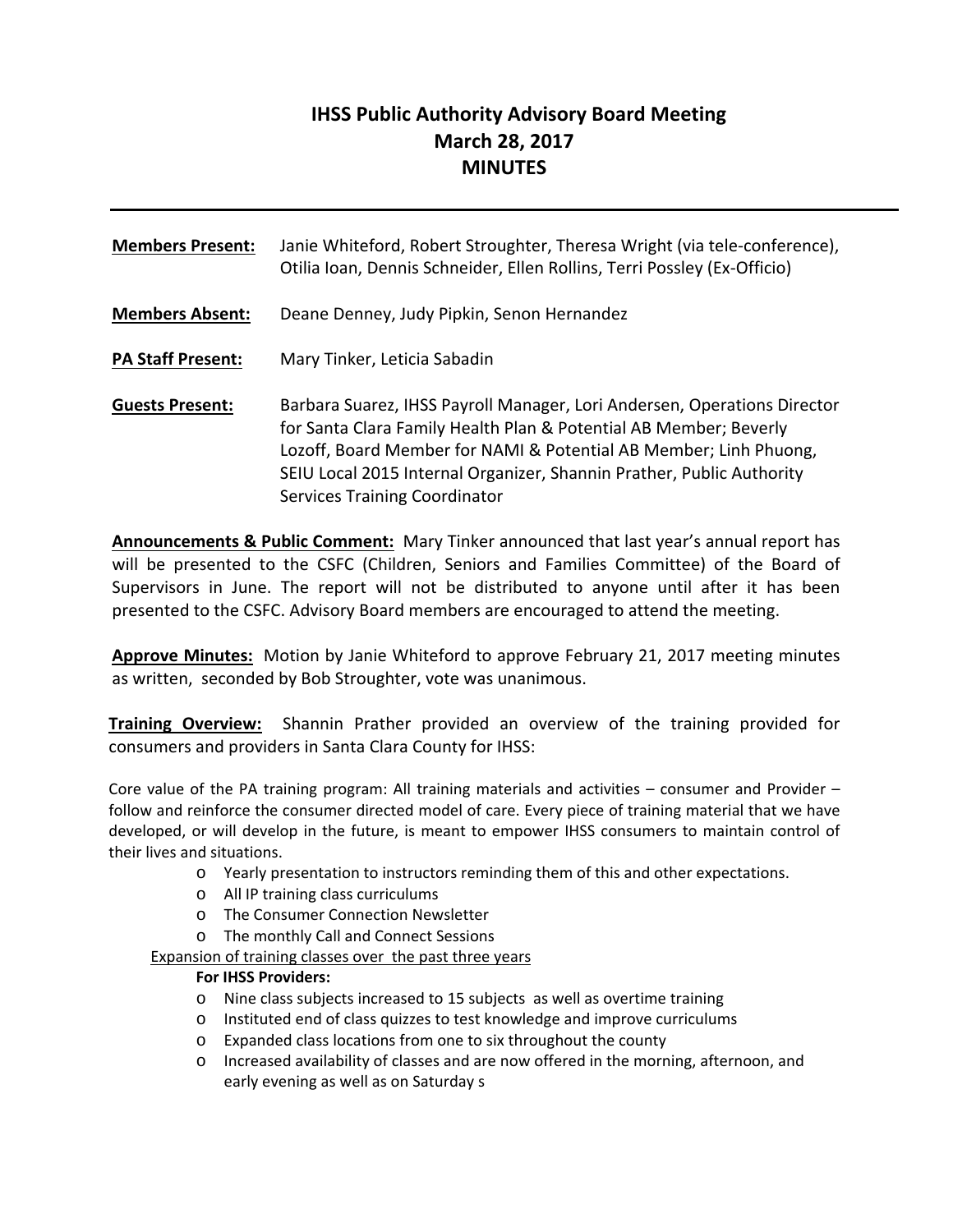- o Most classes are offered in 4 different languages, English, Vietnamese, Spanish and Mandarin
- o Between the 2013/2014 and 2015/2016 fiscal years 5,694 total IPs trained
	- 239 certificates of completion were issued
	- Increased from 75 classes per year to 160 classes per year

#### **For IHSS Consumers**

- o Increased the number of Consumer Connection Newsletters frequency from one to two times per year to quarterly publication mailed to over 22,000 consumer households
	- Cover subjects about changes in IHSS, tips and advice on consumer direction, information about community resources, health and safety tips, and more.
- o Since Feb 2016 hosted monthly Call and Connect session conference calls offered to all IHSS consumers and their authorized representatives.
	- **•** Different subject each month, topics published on the PA website and in newsletter, calls are toll free
	- Calls include expert quests
	- Subject materials mailed or emailed prior to the calls
- o Dedicated training staff in place to assist consumers and providers with their questions and training needs.

#### Plans for further expansion and improvement:

#### **Providers**

- o Survey sent to statistically representative sample of providers to assess training preferences.
	- **Times, days, new subjects, obstacles for attending classes, etc.**
- o IHSS timesheet training video (online) and a timesheet training class.
- o Develop a Neurological Disorders class.

#### **Consumers**

- o Finding a practical and secure text and e‐mail based reminder system to remind consumers about Call and Connect Sessions.
- o Create more consumer directed care based training webinars and/or videos to place on our website. Some ideas include:
- o Updating the Consumer Handbook Training Modules that are currently on our website

Shannin is setting up an Ad‐hoc committee for training. Volunteers for the ad‐hoc committee: Dennis Schneider, Ellen Rollins and Janie Whiteford.

**New Peer Mentoring Program Discussion:** Otilia Ioan reported that she is working with Janie, Shannin and Mary on this consumer based peer mentoring program. She is in the process of gathering information and trying to reach out to other counties to see what types of programs they offer in relation to peer mentoring.

In LA county there are some consumers (13) who are not compensated for their time to help mentor other consumers with advocacy for consumers and hiring practices and conflict resolutions to name a few.

For San Francisco County there are currently 15 consumer mentors who are compensated monetarily who assist with such things as helping clients get through the IHSS program, and assistance with their care providers and how to hire care providers.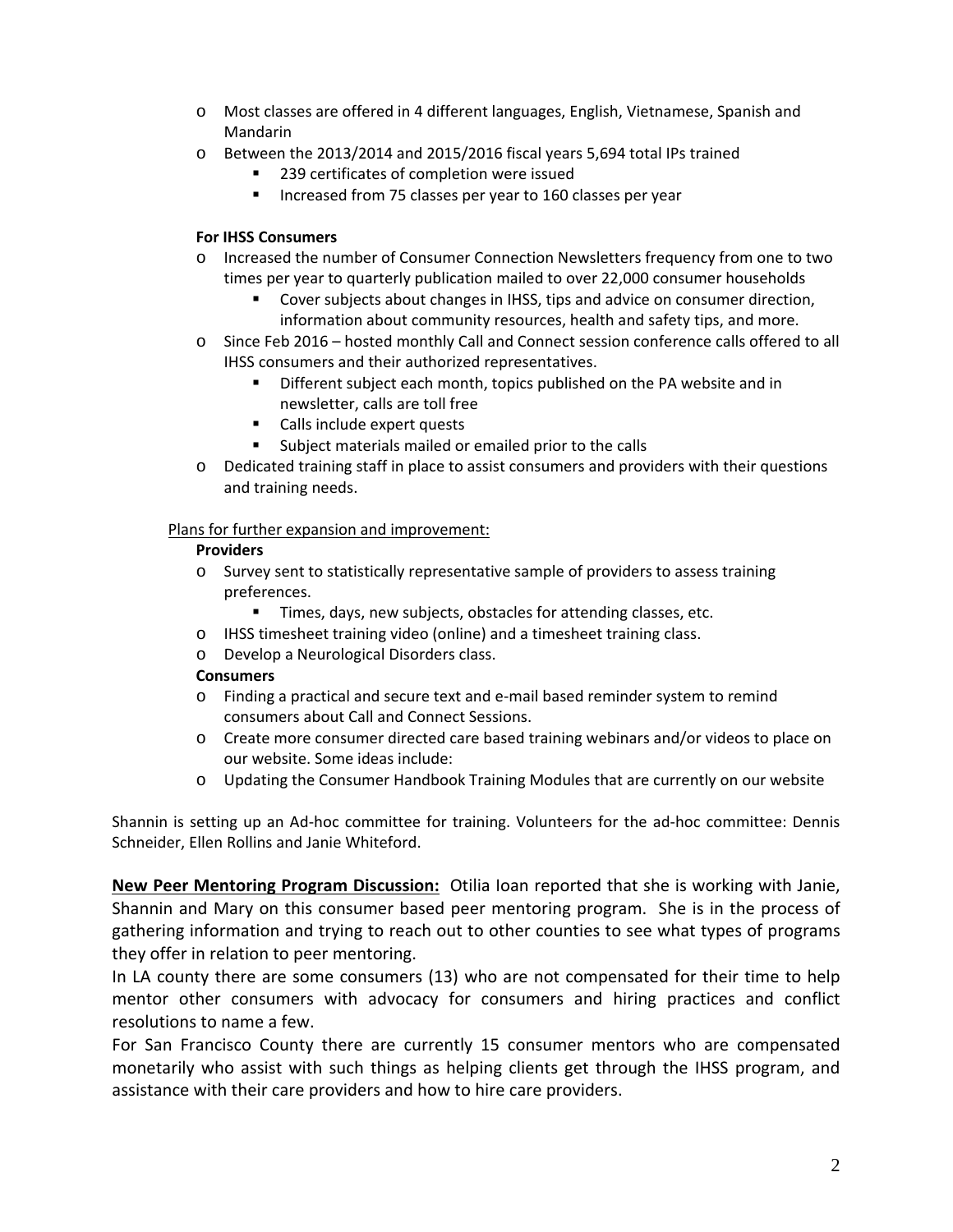Otilia is asking AB members for any help and feedback and suggestions for this program. She would like to develop something new and complete and successful for the consumers. She distributed a hand out to all members with additional information. She needs volunteers and consumers to help.

Beverly Lozoff mentioned that NAMI has a peer mentoring program called Peer Pals. Beverly told Otilia that she would like to help her with this venture.

**CAPA Report:** CAPA met in Sacramento February 23rd.

**MOE/CCI:** There has been a lot of turmoil regarding the shift of \$623 million cost to counties due to the elimination of the MOE as part of dismantling CCI. CSAC leadership met with the Governor and DOF and left with their promise to make the IHSS cost shift their top budget priority.

Thirteen counties have authorized participating in a suit that the Department of Finance erred in the cost savings calculations regarding CCI. In light of the Governor's pledge to waive the legal timeline to file the suit CSAC, the Governor and DOF will continue to work to develop mutual solutions.

The Assembly Speaker's office developed a unique conceptual solution. As described by Matt Cate, Executive Director for CSAC email dated March 9, 2017.

"*Assembly Budget Subcommittee No. 1 met yesterday on the IHSS issue and was poised to adopt a conceptual solution that would have reestablished the IHSS County MOE by adding in the \$623 million in IHSS costs and creating a new special revolving fund to provide supplemental funding to counties to mitigate any gaps between the new MOE amount and 1991 Realignment revenues. Under this proposal, counties could access funds from the revolving fund until 1991 sales tax revenues grew enough to cover the new MOE. At that point, any excess sales tax revenue that is available after fully funding 1991 base and caseload needs would then return to the revolving fund. The proposal would have also shifted the responsibility for collective bargaining of wages and benefits for IHSS providers from counties to the state. While this approach certainly addresses cash flow issues and counties are appreciative of the Assembly's efforts on this issue, questions regarding whether it requires counties to incur reportable debt and concerns about reductions in available sales tax funding for health and mental health programs in the near future remain. Additional details on the proposal can be found in the agenda for yesterday's hearing, starting on page 13.* 

*Executive Director Cate testified before the committee, outlining the serious consequences of shifting all \$623 million in costs to counties and in the future. CSAC did not take a position on the Assembly proposal, rather asking for more time to examine it and work with all stakeholders to arrive at a comprehensive solution. The Committee agreed to hold off on voting for the proposal until their March 22 hearing.* 

**FLSA update:** CDSS stated there will be no further exceptions or reprieves for providers who attain a third violation. Everything that can be done to assist IPs to avoid getting violations is being done so if they reach the third violation it will be enforced. The numbers continue to remain low for violations across the state.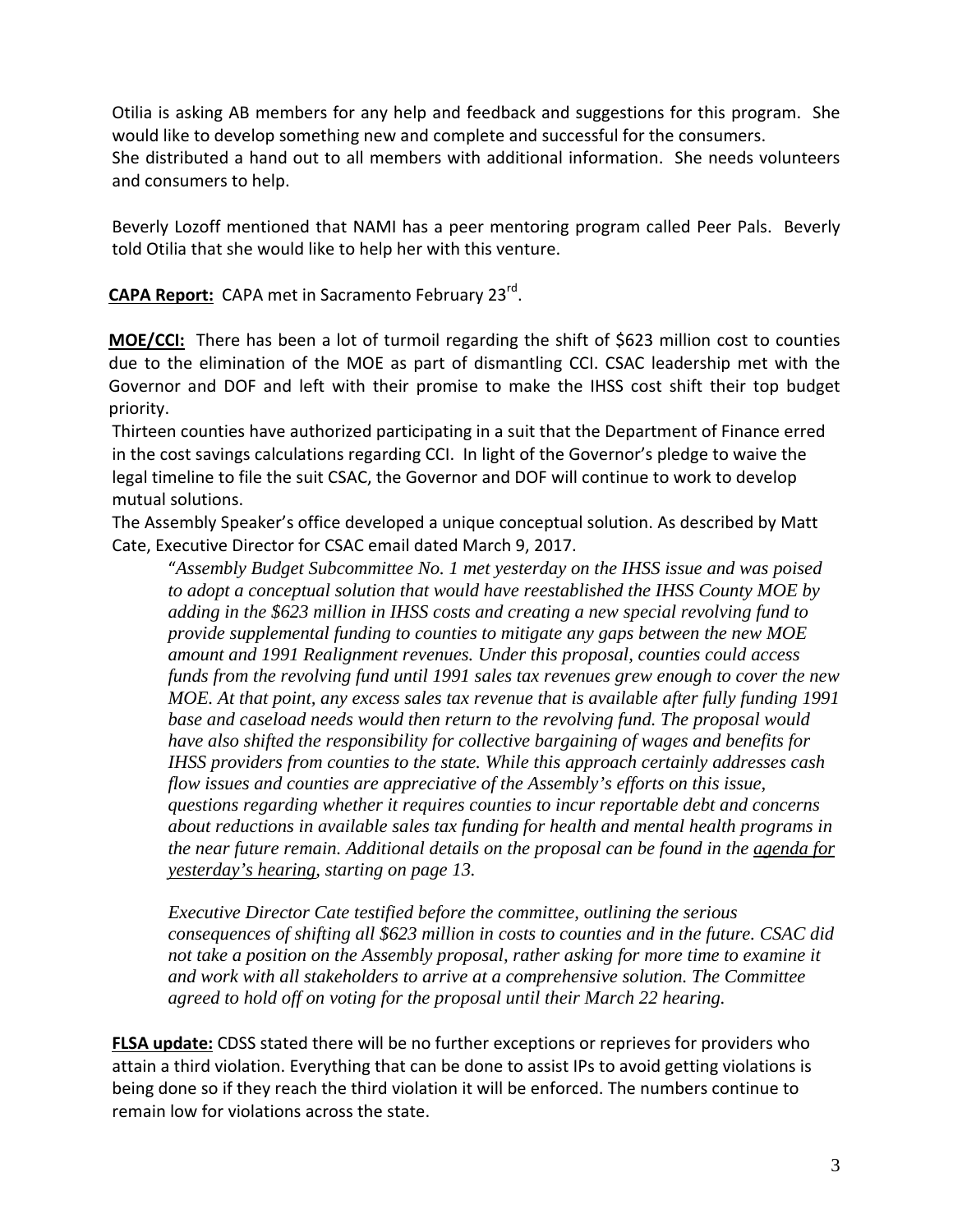Santa Clara County IHSS continues to work well in preventing violations and still did not have anyone with a third violation.

**Paid Sick Leave:** CDSS held a very small workgroup that included representatives from CWDA, CAPA, Disability Rights California and the unions. CDSS made it clear they intend to keep this as simple as possible. Still details to be worked out such as how time will be counted for IHSS workers. Likely they will use simple calendar days for IHSS. It would take 30 days for an IP to accrue and 90 days to be eligible to use sick leave. Discussions regarding a back‐up system are on hold until the MOE mess is decided.

**Electronic Timesheets:** Public stakeholder meetings were held in January 2017. CDSS selected Yolo, Sacramento and Riverside counties to pilot Electronic Timesheets (ET) beginning in May. A draft ACL will be disseminated in March for stakeholder review. April CDSS will send mailing to consumers and providers in the pilot counties informing them of the opportunity to participate. Participation in electronic timesheets will be optional in the pilot as well as once it is fully operationalized. July is the target for statewide implementation depending on outcomes from the pilot.

**Legislative Update:** List of some bills tracked by CAPA this legislative session. As you will note, many of the bills CAPA is tracking are still in "spot bill" form. Go to the CAPA website anytime to review bills in more detail. www.CAPAIHSS.org

## **AB 432 (Thurmond): Personal Care Services**

Would authorize the California In‐Home Supportive Services Authority and certain other entities to meet and confer in good faith regarding wages, benefits, and other terms and conditions of employment with representatives of recognized employee organizations for an individual who is employed by a recipient of waiver personal care services and would make conforming changes. This bill contains other related provisions and other existing laws. *This bill has been referred to Assembly Human Services, but has yet to be scheduled for hearing.* **This is CAPA's Sponsored bill.**

## **AB 675 (Ridley‐Thomas): Medi‐Cal: In‐Home Supportive Services: funding.**

Would appropriate \$650,000,000 from the General Fund to the Department of Health Care Services for the purpose of continuing to make IHSS available to Medi‐Cal beneficiaries through Medi‐Cal managed care health plans under the Coordinated Care Initiative. *This bill has been referred to the Assembly Committee on Health, but has not yet been scheduled for a hearing.* **Position: Support in Concept.**

## **AB 763 (Salas): Independent Living Centers: funding**

Under current law, each independent living center, except those centers that have been both established and maintained using specified federal funding as a primary base grant, is required to receive, to the extent funds are appropriated by the Legislature, at least \$235,000 in base grant funds allocated by the Department of Rehabilitation. This bill would delete the above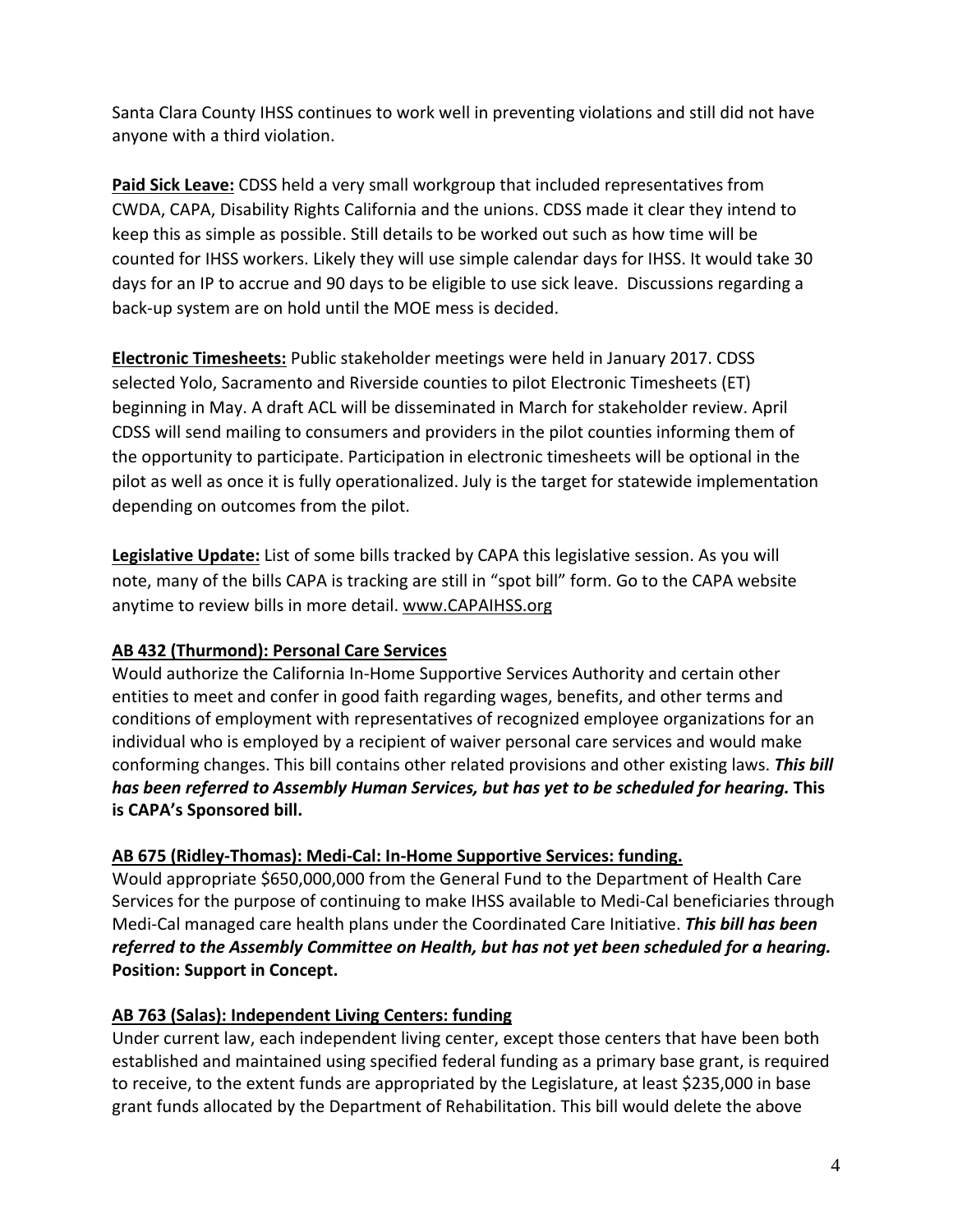exception for centers that were previously established and maintained with federal funding, thereby requiring those centers to also receive at least \$235,000 in base grant funds allocated by the department. *This bill has been referred to the Assembly Committee on Human Services, but has not yet been scheduled for a hearing.* **Position: Support**

### **AB 796 (Kalra): Public Social Services: SSI/SSP**

Current law prohibits, for each calendar year, commencing with the 2011 calendar year, any cost-of-living adjustment from being made to the maximum benefit payment unless otherwise specified by statute, except for the pass along of any cost-of-living increase in the federal SSI benefits. Existing law continuously appropriates funds for the implementation of SSP. This bill would reinstate the cost-of-living adjustment beginning January 1 of the 2018 calendar year. *This bill has been referred to the Assembly Committee on Human Services, but has not yet been scheduled for a hearing.* **Position: Support**

### **AB 806 (Kalra): Personal Income Taxes: credit: family caregiver**

The Personal Income Tax Law allows various credits against the taxes imposed by that law. This bill would allow a credit against those taxes for each taxable year beginning on or after January 1, 2018, in an amount equal to 50% of the amount paid or incurred by a family caregiver during the taxable year for eligible expenses, as defined, not to exceed \$1,000. This bill would take effect immediately as a tax levy. *This bill has been referred to the Assembly Committee on Revenue and Taxation, but has not yet been scheduled for a hearing.* **Position: Support**

### **AB 1174 (Harper): Right to Work: labor organizations**

Would, commencing January 1, 2018, prohibit a person from requiring an employee, as a condition of obtaining or continuing employment, to contribute financial support to a labor organization or financially support a charity or other organization sponsored by, or at the behest of, a labor organization. This bill would permit an employee or potential employee to seek injunctive relief or monetary damages, or both, for violations or threatened violations of these provisions. This bill would exempt specified employers and employees covered by federal law and would exempt circumstances that would be preempted by federal law from these provisions. *This bill has yet to be referred to committee.* **Position: Oppose.**

### **SB 218 (Dodd): The Qualified ABLE Program: tax‐advantaged savings accounts.**

Would authorize the transfer of all amounts in the designated beneficiary's ABLE account to an ABLE account for another individual specified by either the designated beneficiary or the estate of the designated beneficiary upon the death of the designated beneficiary. The bill would prohibit the state from seeking distribution of any amount remaining in the designated beneficiary's ABLE account for any amount of medical assistance paid under the state's Medicaid plan and would prohibit the state from filing a claim for the payment, as specified. *This bill has been referred to Senate Governance and Finance Committee, but has not yet been scheduled for a hearing.* **Position: Support.**

Mary also distributed the hand out "Effects of the Coordinated Care Initiative" to all attendees at today's meeting.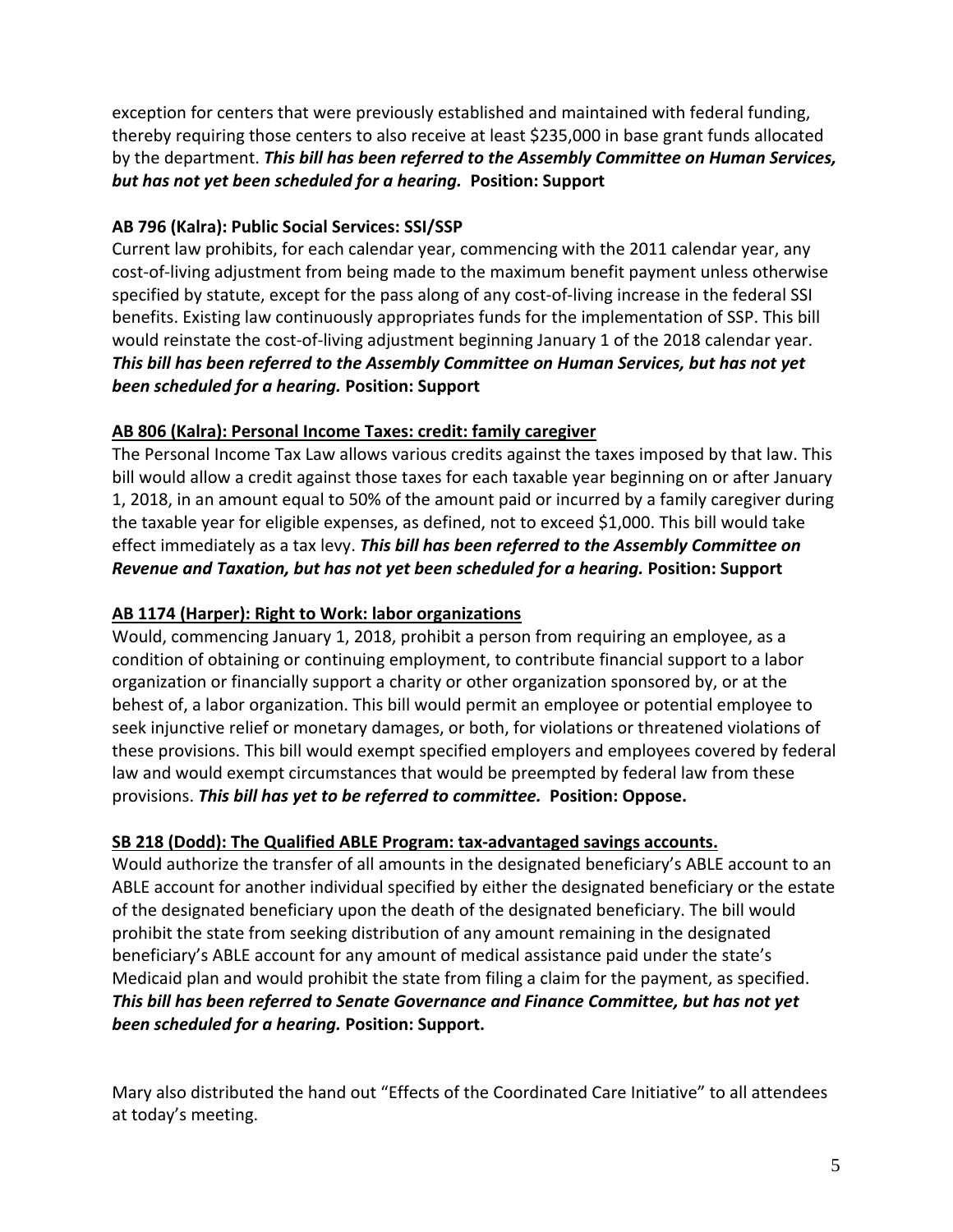#### **PROGRAMS REPORT**

**Benefits Administration:** There were 10,497 IPs enrolled in the Valley Health Plan with 6,251 of those in the Classic Plan and 4,246 in the Preferred Plan. There were 11,161 IPs enrolled in the Dental/Vision plans during the month of February. There were 610 Eco Pass Clipper Cards issued.

#### **Enrollment:**

Number of IPs enrolled: 368

The number of individuals attending the group enrollment sessions was 35 to 70 per session. Group sessions are held Friday so approximately 405 in February.

**Registry Services:** There are 538 active IPs on the registry and 1040 active consumers.

The registry:

- Completed 58 new consumer intakes
- Attained 65 matches
- Provided 443 interventions

**Care Coaching:** The Registry received 21 referrals for Care Coaching in the month of February. One referral was received from Anthem Blue Cross.

**Registry Recruitment:** One Registry Introduction Training session was held in February. This session was held in English. There were 33 individuals prescreened and invited to participate with 26 attending.

**Urgent Care Registry:** There was no hours of service authorized for the month of February.

**Expedited Registry:** Expedited Registry received 7 referrals in February.

#### **Training for Consumers and Providers:**

**Consumer Training:** One Call and Connect session was held in February with 1 participant. The session was titled "Tips for Training New Providers." Four consumers pre‐registered for the session.

Consumer Connection Newsletter was mailed to 21,600 IHSS consumers in February. An electronic version can be downloaded from the PA website at: www.pascc.org.

**IP Trainings Provided:** The Public Authority provided 9 training sessions in February training 124 providers.

**Registry Introductory Training (RIT):** There was one RIT session held in February with 25 individuals invited to attend and 22 actually participating.

- Held 29 interviews
- Called 90 references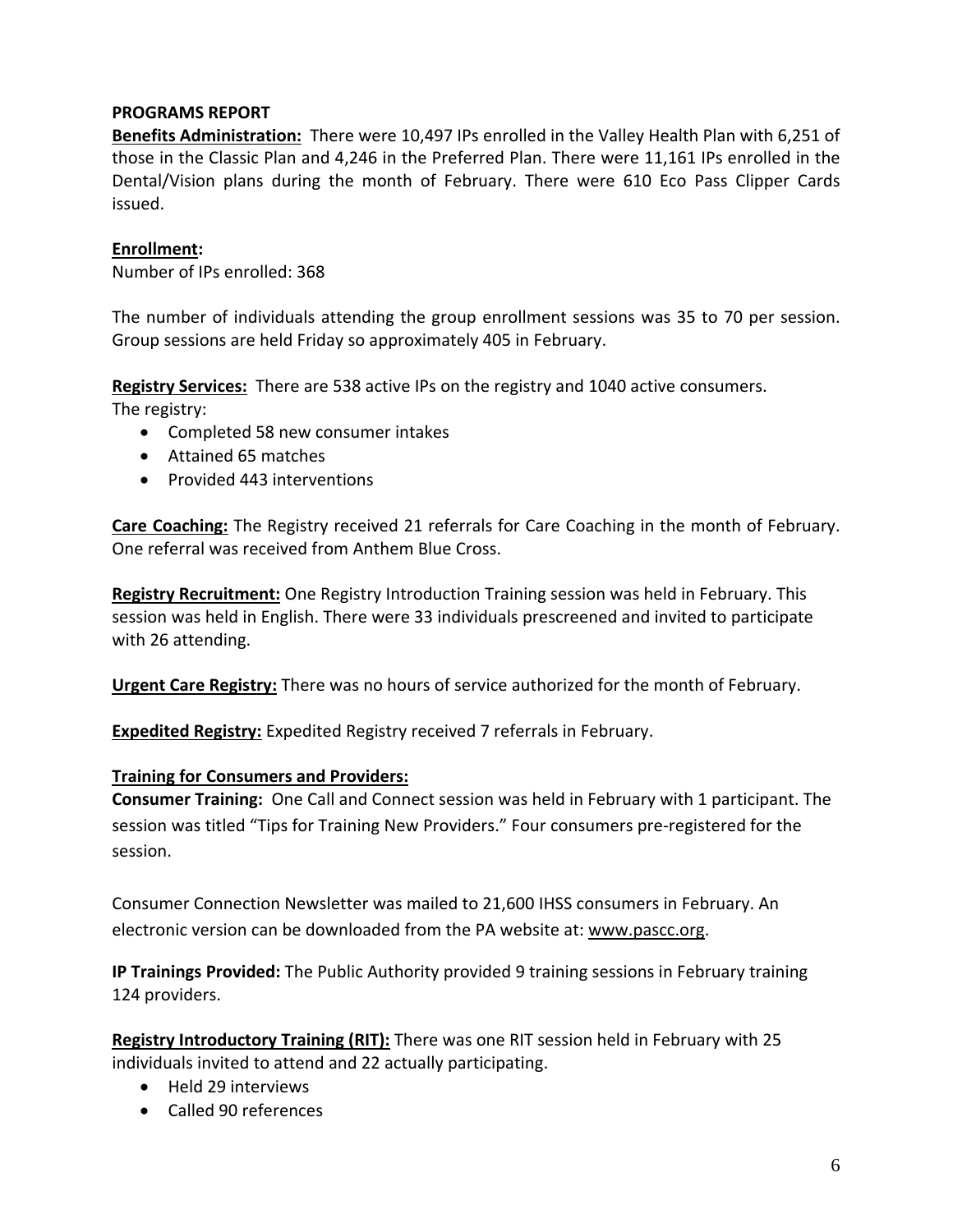- Completed 42 reference checks
- Added 23 new IPs to the registry

**Over Time Training:** The Public Authority provided over the phone training/counseling for 3 IHSS providers on overtime issues and how to properly complete their timesheet.

**California IHSS Consumer Alliance Report (CICA):** Janie reported that CICA is doing a lot of work similar to that of CAPA. Currently they are working and still in the planning process for the workshop scheduled on May 24<sup>th</sup> in Sacramento. Janie will send out additional information, an email with all the details which include hotel information. This is a workshop offered to all consumers. This is a free event, with free lunch but you have to sign up in order to attend. They are still planning a CARA Lobby Day on May  $25<sup>th</sup>$ , more information to follow.

**Report Back:** Janie Whiteford attended two meetings and did a report back:

- **a.** Santa Clara County CCI Stakeholder Meeting, this is an open quarterly meeting that was very informative and gave a lot of feedback with what is happening within CCI.
- **b.** Yolo County Presentation with Fran Smith. Janie and CICA provided a presentation for the PA and it was very well received with a lot of valuable information given.

**Report from Social Services Agency:** Terri Possley introduced Barbara Suarez, Admin. Support Officer (Payroll Manager) from IHSS.

Terri reported the IHSS office at 1888 Senter Road was displaced for 2‐5 days due to the flooding. The office had to be closed and re‐deployed over to the Julian Street location temporarily. This interruption did not seem to be a big impact on services staff conducted business as usual much as possible. Jim Ramoni authorized IHSS staff to contact IHSS Consumers who were directly impacted by the floods and/or consumers who resided in the flood zone areas. They were given resources and assistance during this time.

The request for 33 additional IHSS positions is not moving forward and not approved at this time. They will retain the current level of staff and move forward as is. They are in the "wait and see" mode and at this point it is not in the 2018 budget to get an increase in staff.

Barbara Suarez reported that there are not many escalated cases with delayed paychecks at this time. Some of the main incidents with delayed paychecks are once again as follows:

‐IP not signing the timesheet

- ‐Client not signing the timesheet
- ‐Hours not entered on the timesheet

‐Torn/Damaged timesheets

‐IP entered hours on timesheet but the Client is in the hospital

‐Excessive hours

There was some discussion around the violations that IPs are receiving because timesheets are not filled out.